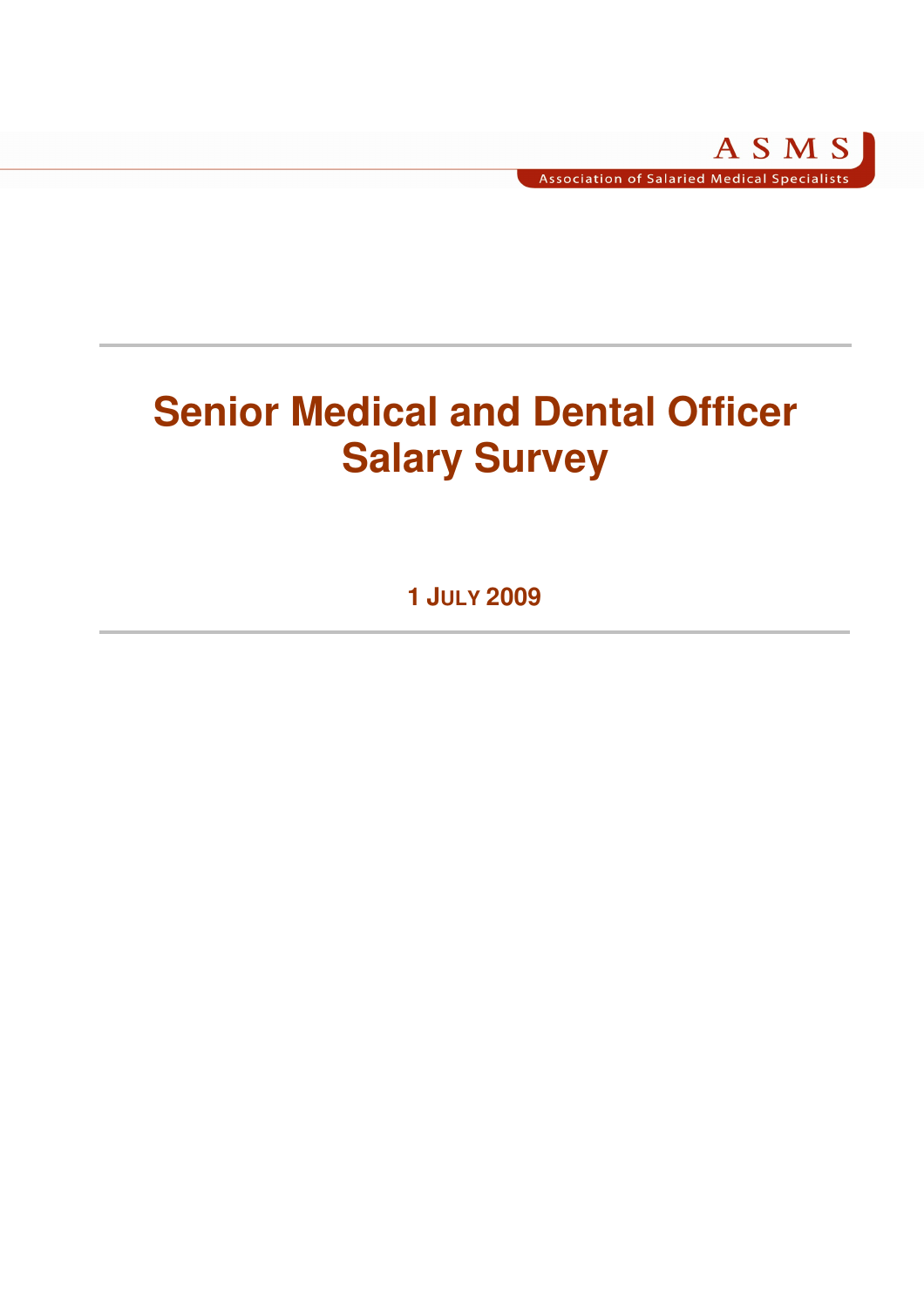# **Senior Medical and Dental Officer Salary Survey**

**1 JULY 2009** 

This is the Association's 16<sup>th</sup> survey of full time equivalent (FTE) salaries for senior medical staff at district health boards and their predecessors. Employers were asked for the number of staff on the base salary steps of the scale in the collective agreement covering senior medical officers as at 1 July 2009. The survey reports on FTE base salaries. It does not take into account:

- hours worked in excess of 40 hours per week (i.e. those hours recognised through job sizing);
- the availability allowance; or
- any other special enhancements.

It shows where doctors covered by the DHB MECA negotiated by the ASMS are on the salary scales.

The information supplied by DHBs was on 3457 specialists (1033 females and 2424 males) and 522 medical and dental officers (249 females and 273 males).

In 2001 we asked for a breakdown by gender for the first time. In the past some DHBs have not been able to supply the information in that form. This is the fourth year where a gender breakdown has been universally available. The results are set out in Tables 3.1 and 3.2, and 4.1 and 4.2 which show the distribution of males and females in each DHB by salary step.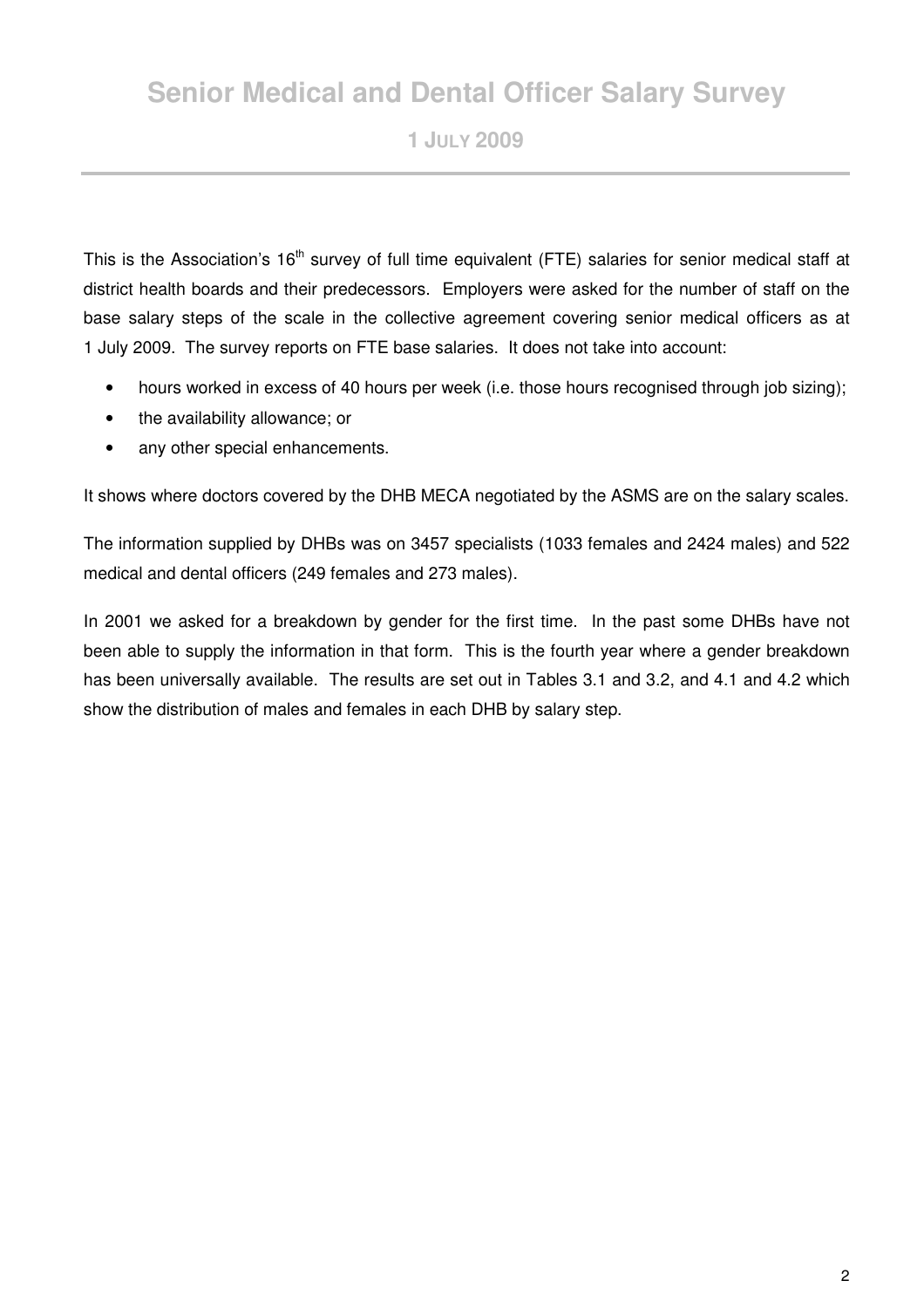#### **NATIONAL FTE MEAN BASE SALARY INCREASE**

Table 1.1 summarises national trends. On 30 June 1993 the mean FTE specialist base rate was \$85,658. By 1 July 2009 this had increased to \$170,578 (a raw increase of about 99.1% since 1993). This represents a 6.6% increase on the 2008 mean.

For medical and dental officers the equivalent salary movement to 1 July 2009 was from \$67,457 on 30 June 1993 to \$132,335 (a raw increase of about 96.2%). This represents a 6.0% increase on the 2008 mean.

| YEAR |                 | <b>SPECIALIST</b>    | <b>MEDICAL AND DENTAL</b><br>OFFICERS |                      |  |  |  |  |
|------|-----------------|----------------------|---------------------------------------|----------------------|--|--|--|--|
|      | Mean Base<br>ß. | Annual<br>% Increase | Mean Base<br>\$                       | Annual<br>% Increase |  |  |  |  |
| 1993 | 85,658          |                      | 67,457                                |                      |  |  |  |  |
| 2001 | 120,942         | 3.6                  | $91,931$ <sup>1</sup>                 | 2.4                  |  |  |  |  |
| 2002 | 125,289         | 3.6                  | 96,207                                | 4.7                  |  |  |  |  |
| 2003 | 129,743         | 3.6                  | 100,002                               | 3.9                  |  |  |  |  |
| 2004 | 131,740         | 1.5                  | 101,640                               | 1.6                  |  |  |  |  |
| 2005 | 140,583         | 6.7                  | 111,088                               | 9.3                  |  |  |  |  |
| 2006 | 143.310         | 1.9                  | 114,664                               | 3.2                  |  |  |  |  |
| 2007 | 145,044         | 1.2                  | 114,380                               | $-0.2$               |  |  |  |  |
| 2008 | 159,986         | 10.2                 | 124,916                               | 9.3                  |  |  |  |  |
| 2009 | 170,578         | 6.6                  | 132,383                               | 6.0                  |  |  |  |  |

#### **Table 1.1 Summary of National Mean Full Time Equivalent Base Salary**

Table 1.2 shows the change in the mean salary by gender since 2005 and the numbers of employees.

# **Table 1.2**

#### **Change in Mean Salary by Gender 2004/2008**

|              | <b>SPECIALISTS</b> |              |              |              |                                         |              |                        | <b>MEDICAL AND DENTAL OFFICERS</b> |              |              |                         |              |                                       |                        |  |
|--------------|--------------------|--------------|--------------|--------------|-----------------------------------------|--------------|------------------------|------------------------------------|--------------|--------------|-------------------------|--------------|---------------------------------------|------------------------|--|
|              | Numbers<br>2009    | Mean<br>2009 | Mean<br>2008 | Mean<br>2007 | Mean<br>2006                            | Mean<br>2005 | %<br>change<br>$05-09$ | Numbers<br>2009                    | Mean<br>2009 | Mean<br>2008 | Mean<br>2007            | Mean<br>2006 | Mean<br>2005                          | %<br>change<br>$05-09$ |  |
| FEMALES      | 1033               |              |              |              | 163,273 153,303 139,741 137,942 136,160 |              | 28.3                   | 249                                | 129.571      |              | 122,582 112,878 112,922 |              | 110.231                               | $30.4\%$               |  |
| <b>MALES</b> | 2424               |              |              |              | 173.691 162.782 147.084 145.190 142.064 |              |                        | 30.4 273                           | 134,947      |              |                         |              | 127,240 115,702 116,101 111,650 30.7% |                        |  |
| TOTAL        | 3457               |              |              |              | 170.578 159.986 145.044 143.310 140.583 |              | 29.5                   | 522                                | 132.383      |              |                         |              | 124,916 114,380 114,664 111,088 30.2% |                        |  |

\_\_\_\_\_\_\_\_\_\_\_\_\_\_\_\_\_\_\_\_\_\_\_\_\_\_\_\_\_\_\_\_\_\_\_\_\_\_\_\_\_\_\_\_\_\_\_\_\_\_\_\_\_\_\_\_\_\_\_\_\_\_\_\_\_\_\_\_\_\_\_\_\_\_\_\_\_\_\_\_\_\_\_\_\_\_\_\_\_\_\_\_\_\_\_\_\_\_\_\_\_\_\_\_\_\_\_\_

<sup>1</sup> This figure has been amended from the 2001 salary survey.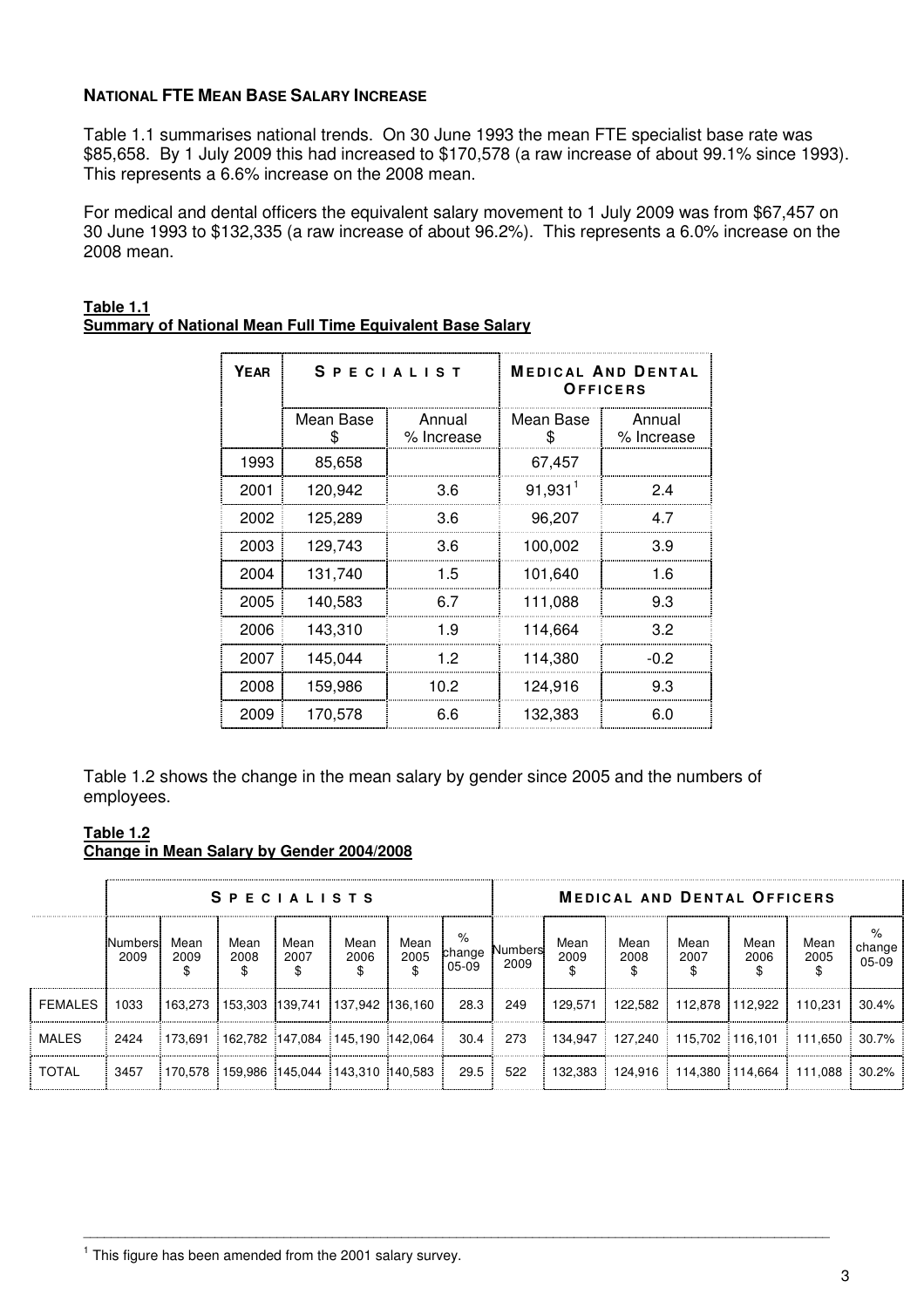# **DHB SPECIALIST AND MEDICAL OFFICER MEAN FTE BASE SALARY INCREASE**

Tables 2.1 and 2.2 report on the mean FTE base salary for the specialists and medical officers in each DHB since 2002 and including 1993 (when the survey began) and the percentage change between, 2004 and 2005, 2005 and 2006, 2006 and 2007, 2007 and 2008; 2008 and 2009 and between 1993 and 2009.

|                                   |                |            |                 |            |            |            |            |            |     | %<br>С | н<br>А<br><b>N</b> | G<br>Е |                                           |       |
|-----------------------------------|----------------|------------|-----------------|------------|------------|------------|------------|------------|-----|--------|--------------------|--------|-------------------------------------------|-------|
| <b>DHB</b>                        | <b>NUMBERS</b> | 2009<br>\$ | 2008<br>\$      | 2007<br>\$ | 2006<br>\$ | 2005<br>\$ | 2004<br>\$ | 1993<br>\$ |     |        |                    |        | 08-09% 07-08% 06-07% 05-06% 04-05% 93-09% |       |
| Northland                         | 101            | 168,974    | 158,067         | 142,546    | 140,833    | 133,198    | 132,909    | 87,087     | 6.9 | 10.9   | 1.2                | 5.7    | 0.2                                       | 94.0  |
| Waitemata                         | 289            | 163.994    | 151,715         | 140,278    | 138,264    | 135,809    | 125,975    |            | 8.1 | 8.2    | 1.5                | 1.8    | 7.8                                       |       |
| Auckland                          | 702            | 172,434    | 162,620         | 147,008    | 145,761    | 142,524    | 132,623    | 87,415     | 6.0 | 10.6   | 0.9                | 2.3    | 7.5                                       | 97.3  |
| Counties<br>Manukau               | 335            |            | 164.009 154.625 | 140.794    | 138,134    | 135,241    | 126,388    | 84,151     | 6.1 | 9.8    | 1.9                | 2.1    | 7.0                                       | 94.9  |
| Waikato                           | 268            |            | 171,856 161,309 | 146,448    | 145,434    | 143,111    | 132,821    | 83,989     | 6.5 | 10.1   | 0.7                | 1.6    | 7.7                                       | 104.6 |
| Bay of Plenty                     | 136            | 179.904    | 170.664         | 152,557    | 150,076    | 149,655    | 140,963    | 84,663     | 5.4 | 11.9   | 1.7                | 0.3    | 6.2                                       | 112.5 |
| Lakes                             | 59             | 172.887    | 160,828         | 143,588    | 139,125    | 136,440    | 126,920    | 86,034     | 7.5 | 12.0   | 3.2                | 2.0    | 7.5                                       | 101.0 |
| Tairawhiti                        | 51             | 177.436    | 167.850         | 148.532    | 144.344    | 139.950    | 129.672    | 84,471     | 5.7 | 13.0   | 2.9                | 3.1    | 7.9                                       | 110.1 |
| Taranaki                          | 54             | 169.918    | 159.206         | 145.987    | 139,787    | 138,408    | 131,186    | 84,119     | 6.7 | 9.1    | 4.4                | 1.0    | 5.5                                       | 102.0 |
| Hawke's Bay                       | 101            | 168.609    | 160.369         | 146.099    | 145,918    | 141.469    | 134,371    |            | 5.1 | 9.8    | 0.1                | 3.1    | 5.3                                       |       |
| Whanganui                         | 46             | 177,954    | 169,723         | 150,826    | 150,378    | 150,951    | 139,917    | 86,152     | 4.8 | 12.5   | 0.3                | $-0.4$ | 7.9                                       | 106.6 |
| MidCentral                        | 103            | 174,707    | 163,809         | 147,463    | 147,711    | 143,519    | 134,251    | 86,744     | 6.7 | 11.1   | $-0.2$             | 2.9    | 6.9                                       | 101.4 |
| Wairarapa                         | 26             | 181.606    | 173,199         | 155,979    | 154,237    | 152,600    | 139,553    | 87,493     | 4.9 | 11.0   | 1.1                | 1.1    | 9.3                                       | 107.6 |
| <b>Hutt Valley</b>                | 115            | 168,457    | 158,336         | 143,375    | 140,644    | 139,963    | 132,696    | 87,561     | 6.4 | 10.4   | 1.9                | 0.5    | 5.5                                       | 92.4  |
| Capital Coast                     | 295            | 177,066    | 161,377         | 143,165    | 142,527    | 140,638    | 132,219    | 88,080     | 9.7 | 11.8   | 0.4                | 1.3    | 6.4                                       | 101.0 |
| Nelson<br>Marlborough             | 106            | 175,732    | 164,651         | 149,484    | 147,522    | 146,287    | 134,942    | 88,669     | 6.7 | 10.1   | 1.3                | 0.8    | 8.4                                       | 98.2  |
| <b>West Coast</b>                 | 23             |            | 182,659 177,421 | 155,938    | 154,521    | 154,346    | 145,357    | 85,492     | 3.0 | 13.8   | 0.9                | 0.1    | 6.2                                       | 113.7 |
| Canterbury                        | 414            | 163,981    | 156,250         | 143,009    | 140,934    | 137,853    | 130,453    |            | 4.9 | 9.3    | 1.5                | 2.2    | 5.7                                       |       |
| South<br>Canterbury               | 29             | 170.047    | 158.849         | 140,700    | 137,967    | 134,980    | 125,143    | 81,283     | 7.0 | 12.9   | 2.0                | 2.2    | 7.9                                       |       |
| Otago                             | 150            | 170,391    | 160,167         | 143,792    | 141,594    | 140,232    | 128,564    | 85,026     | 6.4 | 11.4   | 1.6                | 1.0    | 9.1                                       | 109.2 |
| Southland                         | 54             | 176,674    | 165,727         | 144,988    | 148,296    | 147,929    | 140,012    | 85,790     | 6.6 | 14.3   | $-2.2$             | 0.2    | 5.7                                       | 100.4 |
| <b>NATIONAL</b><br><b>AVERAGE</b> | 3,457          |            | 170,578 159,986 | 145,044    | 143,310    | 140,583    | 131,740    | 85,658     | 6.6 | 10.2   | $1.2$              | 1.9    | 6.7                                       | 105.9 |

# **Table 2.1 Mean Full Time Equivalent Base Salary for DHB Specialists**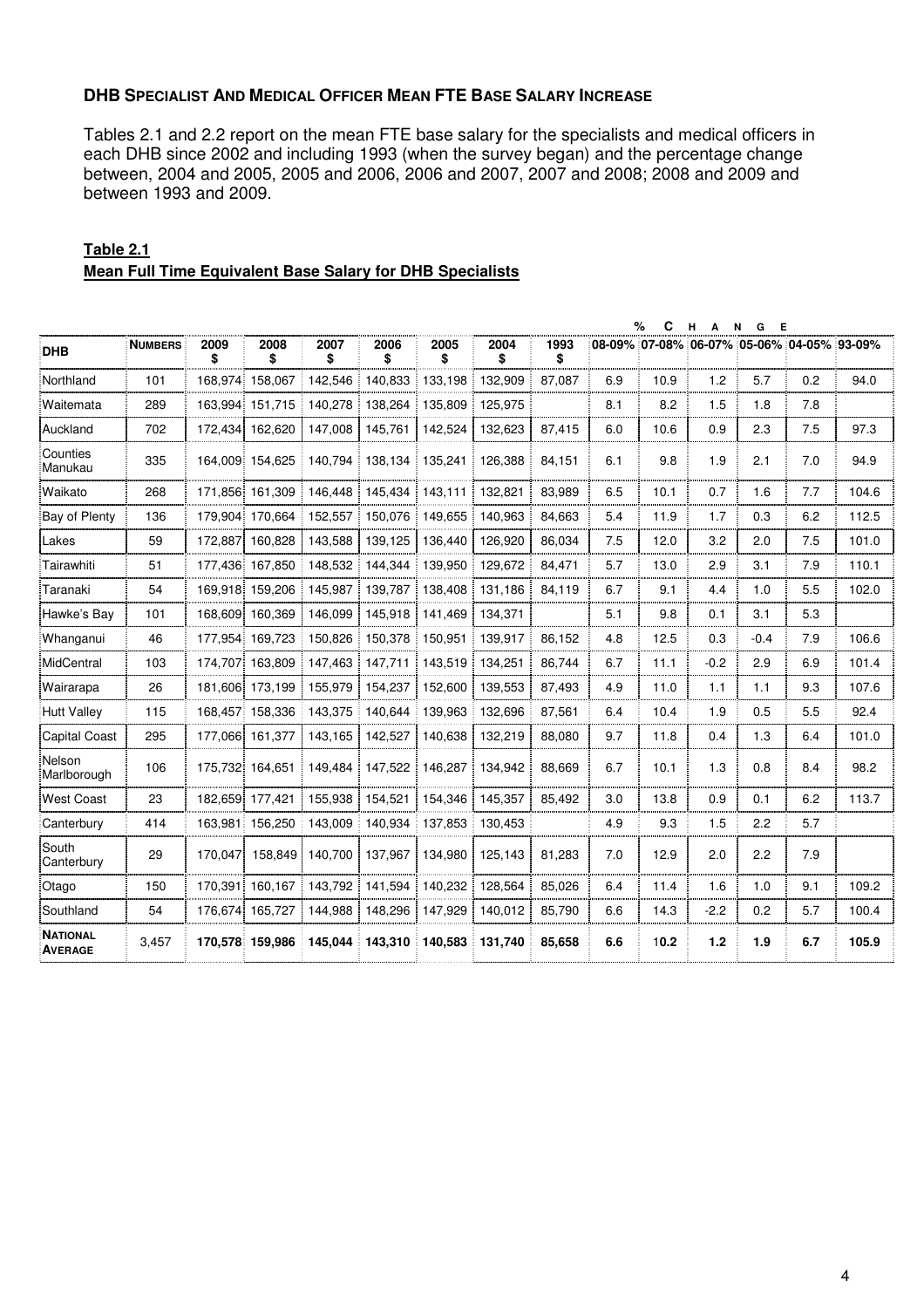#### **Table 2.2 Mean Full Time Equivalent Salary for Medical/Dental Officers**

|                       |                |            |                 |                 |                         |            |            |            |        | %<br>C | H<br>$\overline{A}$                       | N<br>G<br>E |      |       |
|-----------------------|----------------|------------|-----------------|-----------------|-------------------------|------------|------------|------------|--------|--------|-------------------------------------------|-------------|------|-------|
| <b>DHB</b>            | <b>NUMBERS</b> | 2009<br>\$ | 2008<br>\$      | 2007<br>\$      | 2006<br>\$              | 2005<br>\$ | 2004<br>\$ | 1993<br>\$ |        |        | 08-09% 07-08% 06-07% 05-06% 04-05% 93-09% |             |      |       |
| Northland             | 27             | 130,337    | 123,954         | 106,259         | 121,100                 | 116,300    | 101,655    | 65,152     | 5.1    | 16.7   | $-12.3$                                   | 4.1         | 14.4 | 100.1 |
| Waitemata             | 68             | 135,318    | 134,221         |                 | 119,031 118,968         | 116,432    | 102,688    |            | 0.8    | 12.8   | 0.1                                       | 2.2         | 13.4 |       |
| Auckland              | 100            | 122,364    | 119,287         |                 | 106,207 117,424         | 104,780    | 100,098    | 66,774     | 2.6    | 12.3   | $-9.6$                                    | 12.1        | 4.7  | 83.3  |
| Counties<br>Manukau   | 32             | 121,425    | 128,787         |                 | 123,500 114,000         | 117,100    | 102,877    | 67,742     | $-5.7$ | 4.3    | 8.3                                       | $-2.6$      | 13.8 | 79.2  |
| Waikato               | 33             | 137,917    | 124,377         |                 | 112,222 106,359         | 104,905    | 91,759     | 65,275     | 10.9   | 10.8   | 5.5                                       | 1.4         | 14.3 | 111.3 |
| <b>Bay of Plenty</b>  | 28             | 139,197    | 132,967         | 118,304         | 116,975                 | 115,575    | 108,042    |            | 4.7    | 12.4   | 1.1                                       | 1.2         | 7.0  |       |
| Lakes                 | 6              | 148,989    | 136,084         |                 | 121,000 119,944         | 115,950    | 102,800    | 69.446     | 9.5    | 12.5   | 0.9                                       | 3.4         | 12.8 | 114.5 |
| Tairawhiti            | 12             | 143,749    | 136,705         | 122,167         | 126,500                 | 122,700    | 112,500    | 68,458     | 5.2    | 11.9   | $-3.4$                                    | 3.1         | 9.1  | 110.0 |
| Taranaki              | 24             | 129,421    | 124,521         |                 | 110.652 108,158         | 105,222    | 99,353     | 67,130     | 3.9    | 12.5   | 2.3                                       | 2.8         | 5.9  | 92.8  |
| Hawke's Bay           | 14             | 147,168    | 137,397         |                 | 121,292 116,750         | 120,955    | 105,813    |            | 7.1    | 13.3   | 3.9                                       | $-3.5$      | 14.3 |       |
| Whanganui             | $\mathbf{1}$   | 148.989    | 142,915         |                 | 124,300 118,000         | 119,625    | 112,000    | 65,997     | 4.3    | 15.0   | 5.3                                       | $-1.4$      | 6.8  | 125.8 |
| MidCentral            | 19             | 141,416    | 131.694         | 118.781         | 117,594                 | 114,425    | 102,322    | 68,788     | 6.9    | 10.9   | 1.0                                       | 2.8         | 11.8 | 104.7 |
| Wairarapa             | 3              | 144.457    | 136,394         |                 | 124,833 124,167         | 122,700    | 114,000    | 76,679     | 5.9    | 9.3    | 0.5                                       | 1.2         | 7.6  | 88.4  |
| Hutt Valley           | 13             | 139,228    | 133,552         |                 | 116,615 112,727         | 109,889    | 103,135    | 64,576     | 4.2    | 14.5   | 3.4                                       | 2.6         | 6.5  | 115.6 |
| Capital Coast         | 19             | 142,668    | 125,477         |                 | 123,500 119,250         | 114,947    | 104,310    | 68,613     | 12.1   | 5.1    | 3.6                                       | 3.7         | 10.2 | 104.9 |
| Nelson<br>Marlborough | 30             |            | 139,736 129,059 | 119,542 113,654 |                         | 110,611    | 102,867    | 73,467     | 8.3    | 8.0    | 5.2                                       | 2.8         | 7.5  | 90.2  |
| <b>West Coast</b>     | 11             | 139,307    | 132.344         |                 | 124,000 122,833         | 119,500    | 107,722    | 62,160     | 5.3    | 6.7    | 0.9                                       | 2.8         | 10.9 | 124.1 |
| Canterbury            | 52             | 128.214    | 117,099         | 110,527         | 109,193                 | 105,217    | 100,167    |            | 9.5    | 5.9    | 1.2                                       | 3.8         | 5.0  |       |
| South<br>Canterbury   | 3              | 153,521    | 142,915         |                 | 126,500 122,500         | 122,167    | 103,250    | 65,218     | 7.4    | 13.0   | 3.3                                       | 0.3         | 18.3 |       |
| Otago                 | 9              | 125,322    | 117,820         |                 | 109,091 102,722         | 101,667    | 93,780     | 63,844     | 6.4    | 8.0    | 6.2                                       | 1.0         | 8.4  | 135.4 |
| Southland             | 18             | 125,385    | 123,353         |                 | 110,615 106,000         | 106,750    | 99,031     | 69,219     | 1.6    | 11.5   | 4.4                                       | $-0.7$      | 7.8  | 96.3  |
| NATIONAL<br>AVERAGE   | 522            | 132,383    | 124,916         |                 | 114,380 114,664 111,088 |            | 101,640    | 67,457     | 6.0    | 9.3    | $-0.2$                                    | 3.2         | 9.3  | 81.1  |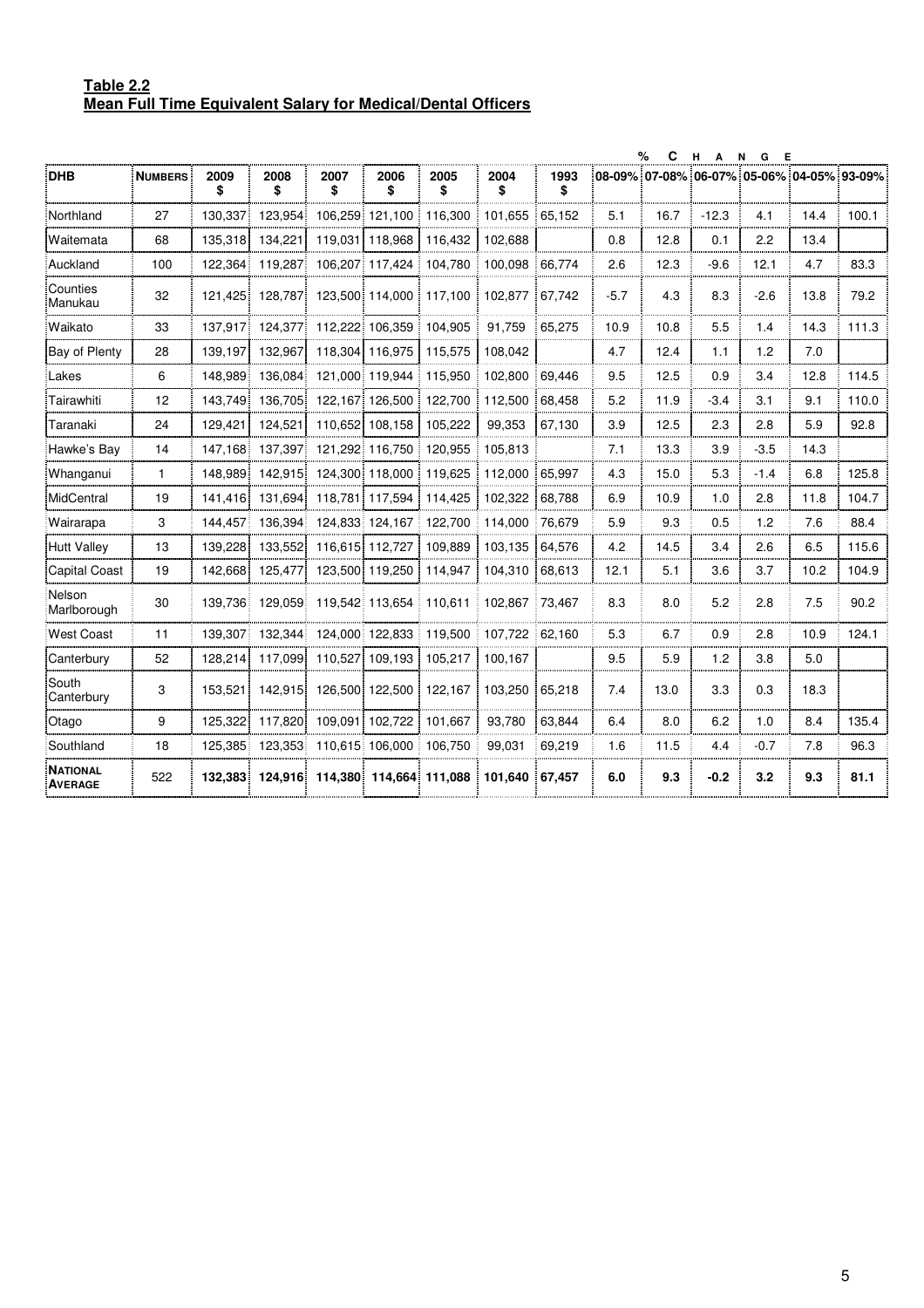# **DHB SPECIALIST AND MEDICAL/DENTAL OFFICER AVERAGE FTE BASE SALARY INCREASE FOR 1 JULY 2009**

Tables 3.1 and 3.2 report on the average FTE base salary for DHB specialists and medical officers by gender. The information is ranked according to total mean FTE base salary in each DHB.

#### **Table 3.1 Mean Full Time Equivalent Salary for Specialists**

| RANK           | <b>DHB</b>              | <b>TOTAL</b> | <b>FEMALES</b> | <b>MALES</b> |
|----------------|-------------------------|--------------|----------------|--------------|
|                |                         | \$           | \$             | \$           |
| 1              | <b>West Coast</b>       | 182,659      | 179,297        | 183,845      |
| $\overline{2}$ | Wairarapa               | 181,606      | 160,696        | 184,333      |
| 3              | Bay of Plenty           | 179,904      | 173,037        | 181,089      |
| 4              | Whanganui               | 177,954      | 178,022        | 177,940      |
| 5              | Tairawhiti              | 177,436      | 173,254        | 178,723      |
| 6              | <b>Capital Coast</b>    | 177,066      | 167,628        | 182,129      |
| 7              | Southland               | 176,674      | 173,386        | 177,938      |
| 8              | Nelson-Marlborough      | 175,732      | 162,173        | 179,283      |
| 9              | MidCentral              | 174,707      | 165,536        | 177,493      |
| 10             | Lakes                   | 172,887      | 166,975        | 174,397      |
| 11             | Auckland                | 172,434      | 165,409        | 176,825      |
| 12             | Waikato                 | 171,856      | 165,076        | 173,729      |
| 13             | Otago                   | 170,391      | 163,789        | 172,792      |
| 14             | South Canterbury        | 170,047      | 168,249        | 170,421      |
| 15             | Taranaki                | 169,918      | 159,045        | 173,025      |
| 16             | Northland               | 168,974      | 165,377        | 170,353      |
| 17             | Hawkes Bay              | 168,609      | 157,546        | 171,172      |
| 18             | <b>Hutt Valley</b>      | 168,457      | 165,998        | 169,819      |
| 19             | <b>Counties Manukau</b> | 164,009      | 159,378        | 166,242      |
| 20             | Waitemata               | 163,994      | 159,012        | 166,671      |
| 21             | Canterbury              | 163,981      | 154,641        | 168,020      |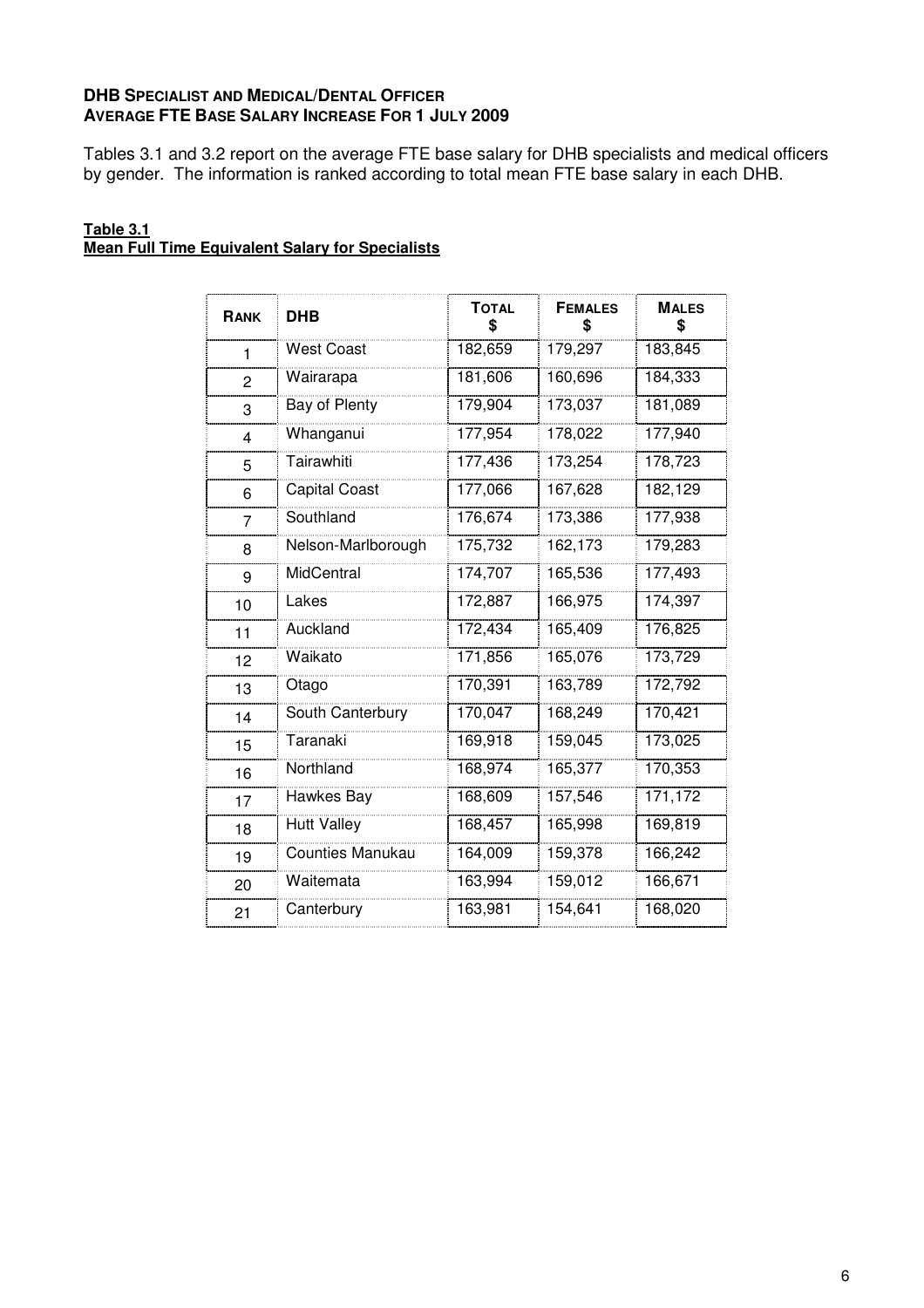#### **Table 3.2 Mean Full Time Equivalent Salary for Medical and Dental Officers**

| RANK | <b>DHB</b>              | <b>TOTAL</b><br>\$ | <b>FEMALES</b><br>\$ | <b>MALES</b><br>\$ |
|------|-------------------------|--------------------|----------------------|--------------------|
| 1    | South Canterbury        | 170,047            | 168,249              | 170,421            |
| 2    | Whanganui               | 148,989            | 0                    | 148,989            |
| 3    | Lakes                   | 148,989            | 146,723              | 150,122            |
| 4    | Hawkes Bay              | 147,168            | 144,457              | 148,253            |
| 5    | Wairarapa               | 144,457            | 139,925              | 153,521            |
| 6    | Tairawhiti              | 143,749            | 143,041              | 144,457            |
| 7    | MidCentral              | 141,416            | 148,989              | 135,908            |
| 8    | <b>Capital Coast</b>    | 142,668            | 134,775              | 153,521            |
| 9    | Nelson-Marlborough      | 139,736            | 136,607              | 142,474            |
| 10   | West Coast              | 139,307            | 139,075              | 139,439            |
| 11   | <b>Hutt Valley</b>      | 139,228            | 136,149              | 141,867            |
| 12   | Bay of Plenty           | 139,197            | 140,209              | 138,185            |
| 13   | Waikato                 | 137,917            | 134,435              | 140,180            |
| 14   | Waitemata               | 135,318            | 131,144              | 138,613            |
| 15   | Northland               | 130,337            | 125,981              | 134,381            |
| 16   | Taranaki                | 129,421            | 127,109              | 130,578            |
| 17   | Canterbury              | 128,214            | 122,890              | 134,425            |
| 18   | Southland               | 125,385            | 131,051              | 119,720            |
| 19   | Otago                   | 125,322            | 122,704              | 128,595            |
| 20   | Auckland                | 122,364            | 121,709              | 123,267            |
| 21   | <b>Counties Manukau</b> | 121,425            | 116,180              | 124,573            |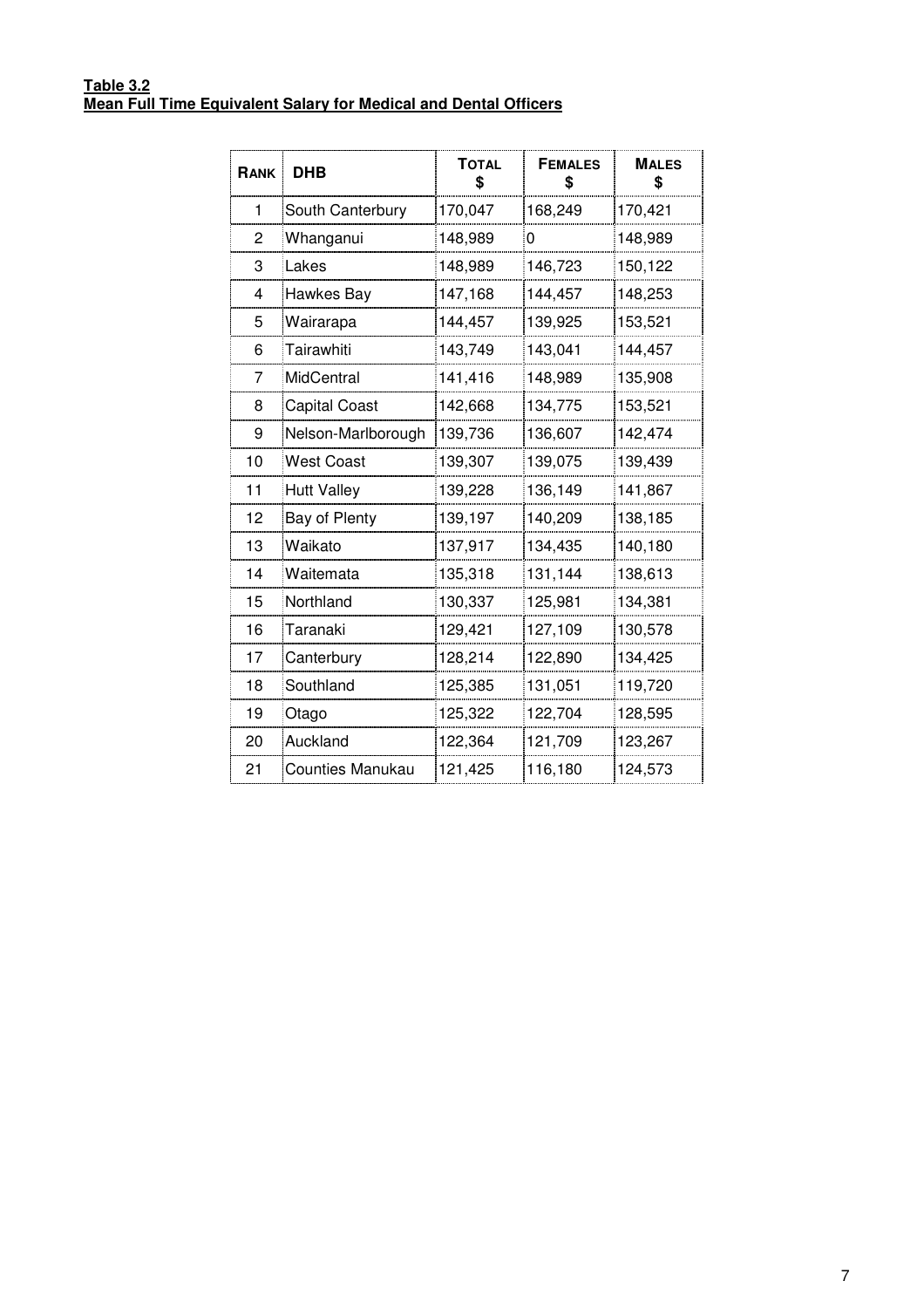# **DHB SPECIALIST AND MEDICAL/DENTAL OFFICER PLACEMENT ON SALARY SCALE BY GENDER AS AT 1 JULY 2009**

Tables 4.1 and 4.2 report on the actual numbers of DHB specialists and medical/dental officers by gender on each step of the salary scale.

# **Table 4.1**

# **Actual DHB Specialists on each Step by Gender**

|                       |                |                         |                |                           |              |                |                         |                         |                         | <b>STEP ON SALARY SCALE</b> |                         |                |              |                         |                         |              |
|-----------------------|----------------|-------------------------|----------------|---------------------------|--------------|----------------|-------------------------|-------------------------|-------------------------|-----------------------------|-------------------------|----------------|--------------|-------------------------|-------------------------|--------------|
| <b>DHB</b>            |                | 15                      | 14             | 13                        | 12           | 11             | 10                      | 9                       | 8                       | $\overline{7}$              | 6                       | 5              | 4            | 3                       | $\mathbf 2$             | 1            |
| Northland             | Males          | 8                       | 9              | 8                         | 10           | 4              | $\mathbf{2}$            | 6                       | $\mathbf{1}$            | 7                           | 5                       | 4              | 4            | 4                       | 1                       | 0            |
|                       | Females        | 2                       | 3              | 0                         | 2            | 2              | 5                       | 3                       | $\overline{2}$          | 1                           | $\overline{c}$          | $\overline{2}$ | 1            | 1                       | 1                       | 1            |
| Waitemata             | Males          | $\overline{4}$          | 37             | 14                        | 10           | 9              | 19                      | 10                      | 19                      | 15                          | 14                      | 11             | 10           | 4                       | $\overline{7}$          | 5            |
|                       | Females        | $\mathbf{1}$            | 11             | 8                         | 4            | $\mathbf{1}$   | 4                       | 11                      | 10                      | 8                           | 4                       | 13             | 5            | 11                      | 6                       | 4            |
| Auckland              | <b>Males</b>   | 150                     | 39             | 36                        | 31           | 25             | 21                      | 21                      | 15                      | 20                          | 14                      | 13             | 15           | 17                      | 9                       | 6            |
|                       | Females        | 41                      | 27             | 11                        | 10           | 20             | 11                      | 20                      | 17                      | 18                          | 18                      | 25             | 10           | 20                      | 17                      | 5            |
| Counties Manuaku      | Males          | 9                       | 14             | 29                        | 18           | 17             | 27                      | 16                      | 17                      | 19                          | 19                      | 16             | 7            | 12                      | 1                       | 5            |
|                       | Females        | 3                       | 5              | 14                        | 7            | 2              | $\overline{7}$          | $\overline{7}$          | 8                       | 9                           | 10                      | 5              | 9            | 11                      | 4                       | 8            |
| Waikato               | Males          | 54                      | 30             | 15                        | 8            | 11             | $\overline{7}$          | 16                      | 11                      | 14                          | 11                      | 15             | 4            | 6                       | 3                       | 5            |
|                       | Females        | 8                       | 5              | 5                         | 4            | 3              | 0                       | 3                       | 5                       | 4                           | 4                       | 5              | 3            | $\overline{4}$          | 2                       | 3            |
| Bay of Plenty         | <b>Males</b>   | 57                      | 16             | 4                         | 6            | 1              | 3                       | 1                       | $\mathbf 5$             | 4                           | 6                       | 1              | 6            | 4                       | $\overline{\mathbf{c}}$ | 0            |
|                       | Females        | 5                       | 3              | $\mathbf{1}$              | $\mathbf{1}$ | $\mathbf{2}$   | $\mathbf{1}$            | 0                       | $\overline{c}$          | $\mathbf{1}$                | $\mathbf 0$             | 0              | $\mathbf{1}$ | $\overline{c}$          | $\mathbf{1}$            | 0            |
|                       | Males          | $\mathbf{1}$            | 6              | 9                         | 4            |                |                         | 3                       |                         | 4                           | $\mathbf{1}$            | 0              | 1            | 0                       | 0                       | 0            |
| Lakes                 | Females        |                         |                |                           |              | 4              | 12                      |                         | $\boldsymbol{2}$        |                             |                         |                |              |                         |                         |              |
|                       | Males          | $\mathbf 0$             | 1              | 0                         | 0            | $\overline{c}$ | 4                       | 1                       | $\mathbf{1}$            | 1                           | 2                       | 0              | 0            | 0                       | 0                       | 0            |
| Tairawhiti            | Females        | $\overline{c}$          | 13             | 5                         | $\mathbf{1}$ | 5              | 5                       | 3                       | 3                       | $\mathbf{1}$                | 0                       | 0              | $\mathbf{1}$ | 0                       | $\mathbf 0$             | 0            |
|                       | <b>Males</b>   | $\mathbf{1}$            | 1              | 1                         | 1            | 3              | 2                       | 0                       | $\mathbf{1}$            | 1                           | 0                       | 1              | 0            | 0                       | 0                       | 0            |
| Taranaki              | Females        | 6                       | 4              | 4                         | 5            | 6              | 3                       | 3                       | 0                       | 5                           | $\overline{2}$          | 0              | 2            | 1                       | 1                       | 0            |
|                       | Males          | $\mathbf 0$             | $\mathbf{1}$   | $\mathbf{1}$              | $\mathbf{1}$ | 0              | $\mathbf{1}$            | 3                       | 0                       | 0                           | $\mathbf{1}$            | 0              | 0            | $\overline{c}$          | $\mathbf{1}$            | $\mathbf{1}$ |
| Hawkes Bay            | Females        | 12                      | 17             | 4                         | 4            | 6              | 6                       | 4                       | 6                       | 3                           | 5                       | 2              | 6            | $\overline{\mathbf{c}}$ | 3                       | 2            |
|                       | Males          | $\mathbf 0$             | 1              | 1                         | 2            | 1              | 2                       | $\mathbf{1}$            | 0                       | 0                           | $\overline{5}$          | 0              | 2            | $\overline{c}$          | $\mathbf{1}$            | 1            |
| Whanganui             | Females        | 12                      | 6              | 5                         | 0            | $\overline{c}$ | $\mathbf 0$             | $\overline{\mathbf{c}}$ | $\overline{\mathbf{4}}$ | 0                           | 3                       | $\overline{c}$ | $\mathbf{1}$ | 1                       | $\mathbf 0$             | 0            |
|                       | <b>Males</b>   | $\mathbf{1}$            | 3              | 0                         | 1            | $\mathbf{1}$   | $\mathbf 0$             | 0                       | 0                       | $\mathbf{1}$                | 0                       | 1              | 0            | 0                       | $\mathbf 0$             | 0            |
| MidCentral            | Females        | 18                      | 17             | 6                         | 5            | 12             | 3                       | 2                       | $\sqrt{2}$              | $\overline{c}$              | 1                       | 3              | 2            | 2                       | 4                       | 0            |
|                       |                | $\mathbf{1}$            | 3              | 3                         | 0            | $\mathbf{1}$   | $\overline{c}$          | $\mathbf{1}$            | $\overline{\mathbf{4}}$ | $\overline{\mathbf{c}}$     | 2                       | 3              | $\mathbf{1}$ | 0                       | $\mathbf{1}$            | 0            |
| Wairarapa             | Males          | 11                      | 4              | $\overline{c}$            | 0            | 0              | 1                       | $\overline{c}$          | $\mathbf{1}$            | 1                           | 0                       | 0              | 1            | 0                       | 0                       | 0            |
|                       | Females        | $\mathbf 0$             | 0              | 0                         | 0            | 0              | $\overline{\mathbf{c}}$ | 0                       | 0                       | 0                           | 0                       | 0              | 1            | 0                       | 0                       | 0            |
| Hutt                  | Males          | 11                      | $\overline{7}$ | $\overline{7}$            | 5            | 5              | $\overline{7}$          | 6                       | $\boldsymbol{2}$        | 4                           | 6                       | 4              | 6            | $\overline{c}$          | $\overline{c}$          | $\mathbf 0$  |
|                       | Females        | 1                       | 4              | 3                         | 7            | 3              | $\overline{c}$          | 2                       | 0                       | 6                           | 5                       | 3              | 4            | $\mathbf{1}$            | 0                       | 0            |
| Capital & Coast       | <b>Males</b>   | 82                      | 22             | 14                        | 11           | 11             | 15                      | 10                      | $\overline{7}$          | 4                           | 6                       | 4              | 2            | 1                       | 2                       | 1            |
|                       | Females        | 17                      | 8              | 8                         | 8            | 8              | 3                       | 5                       | 6                       | 5                           | $10$                    | $\overline{7}$ | 6            | 9                       | 1                       | 2            |
| Nelson Marlborough    | Males          | 26                      | 5              | 16                        | 6            | 2              | 9                       | 5                       | 3                       | 5                           | 3                       | 1              | 2            | 0                       | $\mathbf{1}$            | 0            |
|                       | Females        | $\overline{\mathbf{c}}$ | 1              | $\overline{\mathbf{c}}$   | 2            | 0              | 1                       | 3                       | 2                       | 0                           | 0                       | 2              | 5            | $\mathbf{1}$            | 0                       | $\mathbf{1}$ |
| <b>West Coast</b>     | Males          | 1                       | $\overline{7}$ | $\overline{4}$            | 3            | 0              | $\mathbf 0$             | 0                       | $\mathbf{1}$            | $\mathbf{1}$                | 0                       | 0              | 0            | 0                       | $\mathbf 0$             | 0            |
|                       | Females        | 0                       | $\mathbf{1}$   | 3                         | 0            | 0              | 0                       | 2                       | 0                       | 0                           | 0                       | 0              | $\mathbf 0$  | 0                       | 0                       | 0            |
| Canterbury            | Males          | 44                      | 19             | 18                        | 22           | 46             | 20                      | 12                      | 15                      | 22                          | 11                      | $\overline{c}$ | 17           | 13                      | 4                       | 24           |
|                       | Females        | 8                       | $\mathbf{1}$   | 5                         | 4            | 18             | $\overline{c}$          | 8                       | 4                       | 13                          | $\overline{7}$          | 8              | 3            | 9                       | 12                      | 23           |
| South Canterbury      | Males          | $\mathbf{1}$            | $\mathbf{1}$   | 0                         | 4            | 5              | 3                       | 3                       | $\overline{\mathbf{4}}$ | 2                           | $\mathbf{1}$            | 0              | 0            | 0                       | 0                       | 0            |
|                       | Females        | 0                       | $\pmb{0}$      | 0                         | 0            | $\overline{c}$ | $\overline{\mathbf{c}}$ | 0                       | 0                       | 0                           | $\mathbf{1}$            | 0              | 0            | 0                       | 0                       | 0            |
| Otago                 | Males          | 22                      | 17             | $\ensuremath{\mathsf{3}}$ | 13           | $\overline{7}$ | $\overline{4}$          | $10$                    | 9                       | 1                           | 9                       | $\mathbf{1}$   | 5            | 4                       | $\overline{\mathbf{c}}$ | 3            |
|                       | Females        | $\overline{4}$          | $\overline{c}$ | 0                         | 4            | 3              | $\mathbf{1}$            | 6                       | $\overline{\mathbf{4}}$ | 4                           | 4                       | 3              | $\mathbf{1}$ | 1                       | $\overline{\mathbf{c}}$ | $\mathbf{1}$ |
| Southland             | Males          | 12                      | 4              | $\mathbf{1}$              | 3            | 4              | 4                       | 3                       | 4                       | 0                           | 1                       | 3              | 0            | 0                       | 0                       | 0            |
|                       | Females        | 3                       | $\mathbf{1}$   | $\mathbf{1}$              | 1            | $\mathbf{1}$   | $\overline{c}$          | 3                       | 0                       | $\pmb{0}$                   | $\overline{\mathbf{c}}$ | $\mathbf{1}$   | 0            | 0                       | $\mathbf 0$             | 0            |
| <b>National Total</b> | <b>Males</b>   | 543                     | 294            | 204                       | 169          | 182            | 171                     | 138                     | 131                     | 134                         | 118                     | 82             | 92           | 73                      | 42                      | 51           |
|                       | <b>Females</b> | 98                      | 82             | 67                        | 59           | 73             | 54                      | 79                      | 66                      | 74                          | 77                      | 79             | 52           | 74                      | 49                      | 50           |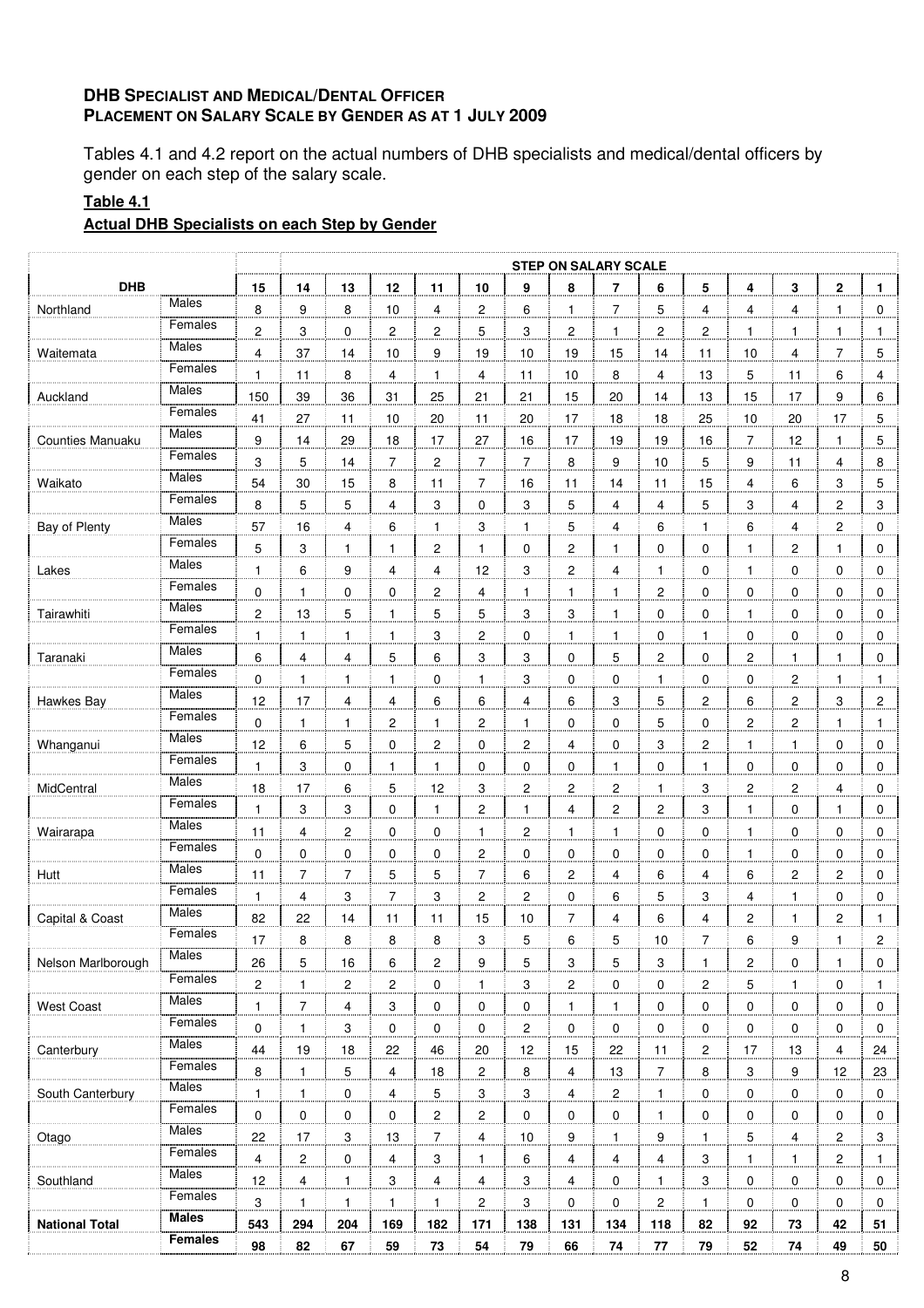# **Table 4.2 Actual DHB Medical and Dental Officers on each Step by Gender**

|                         |              |                |                         |                  |                |                 |                  |                             | <b>STEP ON SALARY SCALE</b> |                |                         |                 |                |                         |              |                  |
|-------------------------|--------------|----------------|-------------------------|------------------|----------------|-----------------|------------------|-----------------------------|-----------------------------|----------------|-------------------------|-----------------|----------------|-------------------------|--------------|------------------|
| <b>DHB</b>              |              | 15             | 14                      | 13               | 12             | 11              | 10               | 9                           | 8                           | 7              | 6                       | 5               | 4              | 3                       | $\mathbf 2$  | $\mathbf{1}$     |
|                         | Males        | 5              | $\mathbf 0$             | $\mathbf{1}$     | $\mathbf{1}$   | 0               | 1                | $\overline{c}$              | $\mathbf{1}$                | 0              | 1                       | 1               | 0              | $\mathbf{1}$            | 0            | 0                |
| Northland               | Females      | $\mathbf{1}$   | 0                       | 0                | $\overline{2}$ | 1               | 2                | $\mathbf{1}$                | 2                           | 0              | 1                       | 2               | 1              | 0                       | 0            | 0                |
|                         | Males        | $\mathbf 0$    | 20                      | 6                | 2              | 0               | $\mathbf{1}$     | $\pmb{0}$                   | 4                           | 1              | $\mathbf{1}$            | 0               | 0              | $\mathbf{1}$            | $\mathbf{1}$ | $\mathbf{1}$     |
| Waitemata               | Females      | 0              | 11                      | 1                | 1              | 2               | 4                | $\mathbf{1}$                | 2                           | 2              | 1                       | 1               | 1              | 0                       | 1            | $\overline{c}$   |
|                         | Males        | 8              | $\overline{c}$          | 5                | 2              | 2               | 1                | $\pmb{0}$                   | 1                           | 1              | 2                       | 1               | 2              | 3                       | 9            | 3                |
| Auckland                | Females      | 13             | $\overline{c}$          | 1                | 3              | 2               | 4                | 4                           | $\mathbf{1}$                | $\overline{c}$ | 0                       | 1               | 3              | 3                       | 10           | 9                |
|                         | Males        | 4              | 0                       | $\overline{c}$   | 1              | 0               | 2                | $\pmb{0}$                   | $\mathbf 0$                 | $\mathbf{1}$   | 2                       | 5               | 0              | $\overline{c}$          | 0            | $\mathbf{1}$     |
| <b>Counties Manukau</b> | Females      | 2              | 0                       | 0                | 0              | 0               | 1                | 0                           | $\mathbf 0$                 | 1              | 2                       | 1               | 1              | 3                       | 0            | $\mathbf{1}$     |
|                         | Males        | $\mathbf{1}$   | 5                       | 6                | 1              | 2               | $\boldsymbol{2}$ | $\overline{2}$              | $\pmb{0}$                   | 0              | 1                       | 0               | 0              | 0                       | 0            | $\mathbf 0$      |
| Waikato                 | Females      | 0              | 4                       | 0                | 1              | 3               | 0                | 3                           | $\mathbf 0$                 | $\mathbf{1}$   | 0                       | 1               | 0              | 0                       | 0            | 0                |
|                         | Males        | 4              | $\overline{c}$          | 0                | 2              | 2               | 1                | $\mathbf{1}$                | $\pmb{0}$                   | 0              | 1                       | 0               | 0              | 1                       | 0            | $\mathbf 0$      |
| Bay of Plenty           | Females      | 5              | $\mathbf{1}$            | $\overline{c}$   | 2              | 2               | 0                |                             | 0                           | 0              | 0                       | 0               | 1              | 1                       | 0            | 0                |
|                         | Males        | 1              | 3                       | 0                |                | 0               | 0                | $\overline{0}$<br>$\pmb{0}$ | $\mathbf 0$                 | 0              | 0                       | 0               | 0              | 0                       | 0            | 0                |
| Lakes                   | Females      |                |                         |                  | 0              |                 |                  |                             |                             |                |                         |                 |                |                         |              |                  |
|                         | Males        | $\mathbf{1}$   | 0                       | $\mathbf 0$      | 1              | 0               | 0                | $\overline{0}$              | $\mathbf 0$                 | 0              | 0                       | 0               | 0              | 0                       | 0            | $\mathbf 0$      |
|                         | Females      | $\mathbf{1}$   | $\overline{c}$          | 1                | 0              | $\overline{c}$  | 0                | $\pmb{0}$                   | $\pmb{0}$                   | 0              | 0                       | 0               | 0              | 0                       | 0            | $\mathbf 0$      |
| Tairawhiti              | Males        | $\overline{c}$ | $\overline{c}$          | 0                | 1              | 0               | 0                | $\pmb{0}$                   | $\mathbf 0$                 | 0              | 1                       | 0               | 0              | 0                       | 0            | 0                |
|                         | Females      | $\mathbf{1}$   | 1                       | 3                | 2              | 1               | 1                | 1                           | 2                           | 2              | 0                       | 1               | 0              | 0                       | 0            | $\mathbf{1}$     |
| Taranaki                | Males        | $\mathbf 0$    | 0                       | $\overline{c}$   | 0              | 1               | 0                | $\overline{2}$              | $\mathbf 0$                 | 2              | 0                       | 0               | 1              | 0                       | 0            | $\mathbf 0$      |
|                         | Females      | 8              | $\mathbf{1}$            | 0                | $\overline{0}$ | 0               | 0                | $\pmb{0}$                   | $\mathbf 0$                 | 0              | 0                       | 0               | 1              | 0                       | 0            | 0                |
| Hawkes Bay              | Males        | $\mathbf{1}$   | 1                       | 1                | 0              | 0               | 1                | $\pmb{0}$                   | $\mathbf 0$                 | 0              | 0                       | 0               | 0              | $\mathbf 0$             | 0            | $\mathbf 0$      |
|                         | Females      | $\mathbf 0$    | $\mathbf{1}$            | 0                | 0              | 0               | 0                | $\overline{0}$              | $\pmb{0}$                   | 0              | 0                       | 0               | 0              | 0                       | 0            | $\mathbf 0$      |
| Whanganui               | Males        | 0              | 0                       | 0                | 0              | 0               | 0                | $\pmb{0}$                   | $\mathbf 0$                 | 0              | 0                       | 0               | 0              | 0                       | 0            | $\mathbf 0$      |
|                         |              | $\overline{c}$ | $\overline{\mathbf{c}}$ | 1                | 1              | 0               | 0                | 2                           | 2                           | 0              | 0                       | 1               | 0              | 0                       | 0            | 0                |
| MidCentral              | Females      | 4              | $\overline{\mathbf{c}}$ | 0                | $\overline{c}$ | 0               | 0                | $\overline{0}$              | $\pmb{0}$                   | 0              | 0                       | 0               | 0              | 0                       | 0            | $\mathbf 0$      |
|                         | Males        | 1              | 0                       | 0                | 0              | 0               | 0                | $\pmb{0}$                   | 0                           | 0              | 0                       | 0               | 0              | 0                       | 0            | 0                |
| Wairarapa               | Females      | $\mathbf 0$    | 1                       | 0                | 0              | 0               | 1                | $\pmb{0}$                   | $\pmb{0}$                   | 0              | 0                       | 0               | 0              | 0                       | 0            | $\mathbf 0$      |
|                         | Males        | $\mathbf{1}$   | $\overline{c}$          | $\mathbf{1}$     | 1              | 0               | 1                | $\mathbf{1}$                | $\mathbf 0$                 | 0              | 0                       | 0               | 0              | 0                       | 0            | $\mathbf 0$      |
| Hutt                    | Females      | $\mathbf{1}$   | $\mathbf{1}$            | $\mathbf{1}$     | 0              | 0               | 1                | 0                           | $\mathbf{1}$                | $\mathbf{1}$   | 0                       | 0               | 0              | 0                       | 0            | 0                |
|                         | Males        | 8              | 0                       | 0                | 0              | 0               | 0                | 0                           | $\mathbf 0$                 | 0              | 0                       | 0               | 0              | 0                       | 0            | $\mathbf 0$      |
| Capital & Coast         | Females      | $\overline{c}$ | 3                       | 0                | 0              | 1               | 0                | $\overline{c}$              | $\mathbf{1}$                | 0              | 1                       | 0               | 1              | 0                       | 0            | 0                |
|                         | Males        | 5              | $\mathbf{1}$            | 5                | $\mathbf{1}$   | $\mathbf{1}$    | $\mathbf{1}$     | $\pmb{0}$                   | 0                           | 2              | 0                       | 0               | 0              | 0                       | 0            | 0                |
| Nelson Marlborough      | Females      | $\overline{c}$ | 4                       | 1                | 1              | $\mathbf{1}$    | 1                | 1                           | $\mathbf{1}$                | 1              | 0                       | 0               | 0              | 0                       | $\mathbf 0$  | $\mathbf{1}$     |
|                         | <b>Males</b> | $\pmb{0}$      | $\mathbf{1}$            | 4                | $\mathbf{1}$   | 0               | 0                | $\overline{0}$              | $\pmb{0}$                   | 0              | 0                       | 1               | 0              | 0                       | 0            | 0                |
| <b>West Coast</b>       | Females      | $\mathbf{1}$   | $\mathbf{1}$            | $\mathbf{1}$     | 0              | 0               | 0                | $\pmb{0}$                   | 0                           | 0              | 0                       | 1               | 0              | 0                       | $\mathbf 0$  | 0                |
|                         | Males        | $\overline{c}$ | $\overline{\mathbf{4}}$ | $\boldsymbol{7}$ | 1              | 2               | 1                | $\overline{1}$              | $\pmb{0}$                   | 2              | 0                       | 1               | 0              | $\overline{\mathbf{c}}$ | $\mathbf{1}$ | $\pmb{0}$        |
| Canterbury              | Females      | $\mathbf{2}$   | $\sqrt{2}$              | $\mathbf{1}$     | 3              | 0               | $\overline{2}$   | 5                           | $\mathbf{1}$                | 1              | $\overline{2}$          | $\mathbf{1}$    | $\overline{2}$ | $\overline{4}$          | 0            | $\boldsymbol{2}$ |
|                         | Males        | $\mathbf{1}$   | 0                       | $\mathbf 0$      | 0              | 0               | 0                | $\pmb{0}$                   | 0                           | 0              | $\mathbf 0$             | 0               | 0              | 0                       | 0            | 0                |
| South Canterbury        | Females      | $\mathbf{2}$   | 0                       | $\mathbf 0$      | $\overline{0}$ | 0               | 0                | $\pmb{0}$                   | $\pmb{0}$                   | 0              | 0                       | 0               | 0              | 0                       | 0            | $\pmb{0}$        |
|                         | Males        | $\pmb{0}$      | $\mathbf 0$             | $\mathbf 0$      | 1              | 0               | $\mathbf{1}$     | $\frac{1}{2}$               | $\pmb{0}$                   | 1              | 0                       | 0               | 0              | 0                       | 0            | 0                |
| Otago                   | Females      | 0              | 0                       | $\mathbf 0$      | 0              | 0               | $\mathbf{1}$     | $\mathbf{1}$                | $\mathbf{1}$                | $\overline{c}$ | 0                       | 0               | 0              | 0                       | 0            | 0                |
|                         | Males        | 0              | $\boldsymbol{2}$        | $\mathbf 0$      | 0              | 0               | 0                | $\overline{2}$              | $\mathbf 0$                 | 2              | 0                       | 0               | $\mathbf{1}$   | 0                       | 0            | $\overline{c}$   |
| Southland               | Females      | $\mathbf 0$    | 0                       | $\mathbf 0$      | 1              | 5               | $\mathbf{1}$     | $\mathbf{1}$                | $\pmb{0}$                   | 0              | 0                       | 0               | $\mathbf{1}$   | $\mathbf 0$             | 0            | $\pmb{0}$        |
| <b>National Total</b>   | <b>Males</b> | 53             | 49                      | $\overline{42}$  | 17             | 12              | 13               | $\overline{13}$             | $\overline{10}$             | 12             | $\overline{\mathbf{8}}$ | $\overline{11}$ | $\overline{4}$ | $\overline{10}$         | 11           | 8                |
|                         | Females      | 39             | 35                      | 11               | 18             | $\overline{18}$ | 19               | $\overline{21}$             | $\overline{10}$             | 13             | 8                       | 8               | 12             | 11                      | 11           | 15               |